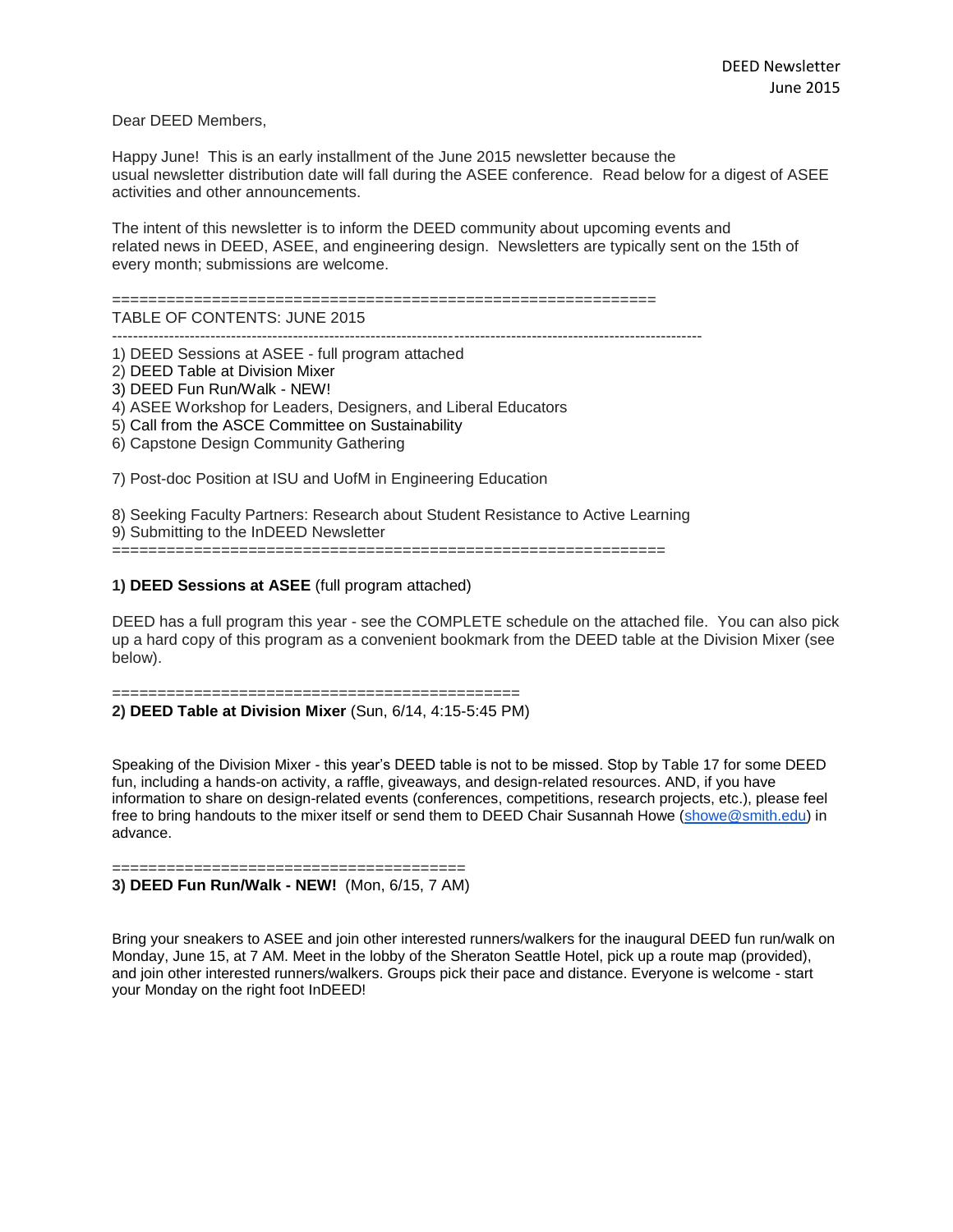====================================================

## **4) ASEE Workshop for Leaders, Designers, and Liberal Educators** (Sun, 6/14, 1-4 PM)

Post-secondary education is a time for students to explore and (re)create their personal and social identities. Engineering students have the additional challenge of developing compatible personal and professional identities, both as individuals and as members of teams. The engineering design classroom provides a context in which personal values and identity can be explicitly linked with engineering education and professional practice.

In this FREE workshop facilitators will introduce a suite of activities that help engineering students (and their instructors) better integrate values, identity, design thinking, and leadership in the engineering classroom. These activities help students to (1) see themselves as legitimate stakeholders in design activities, (2) establish professional identities that go beyond their disciplinary designations, (3) explore their responsibilities to themselves, their profession, and broader society, (4) differentiate themselves through integrity and praxis, and (5) navigate the challenges of working with and across diversity.

Coming out of this workshop you will have (a) acquired a set of proven activities that you can adapt to your classroom, (b) explored your own values as engineers, designers, leaders, and members of society, and (c) collaborated with members of (hopefully!) at least two other ASEE Divisions.

The workshop is Sunday, June 14, from 1:00-4:00 PM in Room 304 of the Washington State Convention Center.

## =========================================

**5) Call from the ASCE Committee on Sustainability** (Sun, 6/14, 2:00-3:30 PM)

How can ASCE help programs meet the new [ABET Civil Engineering Program Criteria](http://www.abet.org/eac-criteria-2015-2016/) *to include principles of sustainability in design* in their programs*?* The [ASCE Committee on Sustainability](http://www.asce.org/templates/membership-communities-committee-detail.aspx?committeeid=000009352852) wants to know and invites your input and ideas at an open session for all interested faculty from 2 - 3:30 PM on Sunday, June 14, 2015 at the ASEE Annual Meeting in Seattle. The meeting is at the Washington State Convention Center, Room 209.

================================================================ **6) Capstone Design Community Gathering** (Sun, 6/14, 7-9 PM, at Seattle University)

Join the Capstone Design Community gathering at nearby Seattle University to connect with capstone colleagues, see Seattle University's Project Center facilities for their capstone programs, and look ahead to the 2016 Capstone Design Conference. All involved and/or interested in capstone design are welcome! This is a free event, separate from the ASEE conference, refreshments included. Location: Sullivan Hall, 901 12th Avenue, Seattle University.

## **7) Post-doc Position at ISU and UofM in Engineering Education**

===================================================

Iowa State University and the University of Michigan have begun the review of applications for a Post-Doctoral Research Fellow for an engineering education/design education research project funded by the National Science Foundation with a start date of July-August 2015. We will continue accepting and giving full consideration to applicants until the end of December, although we prefer hiring the Post-Doc ASAP. The successful candidate will be part of a team with colleagues from Engineering Education, Cognitive Psychology, Social Psychology, and Industrial Design. The project will focus on creating new knowledge and research